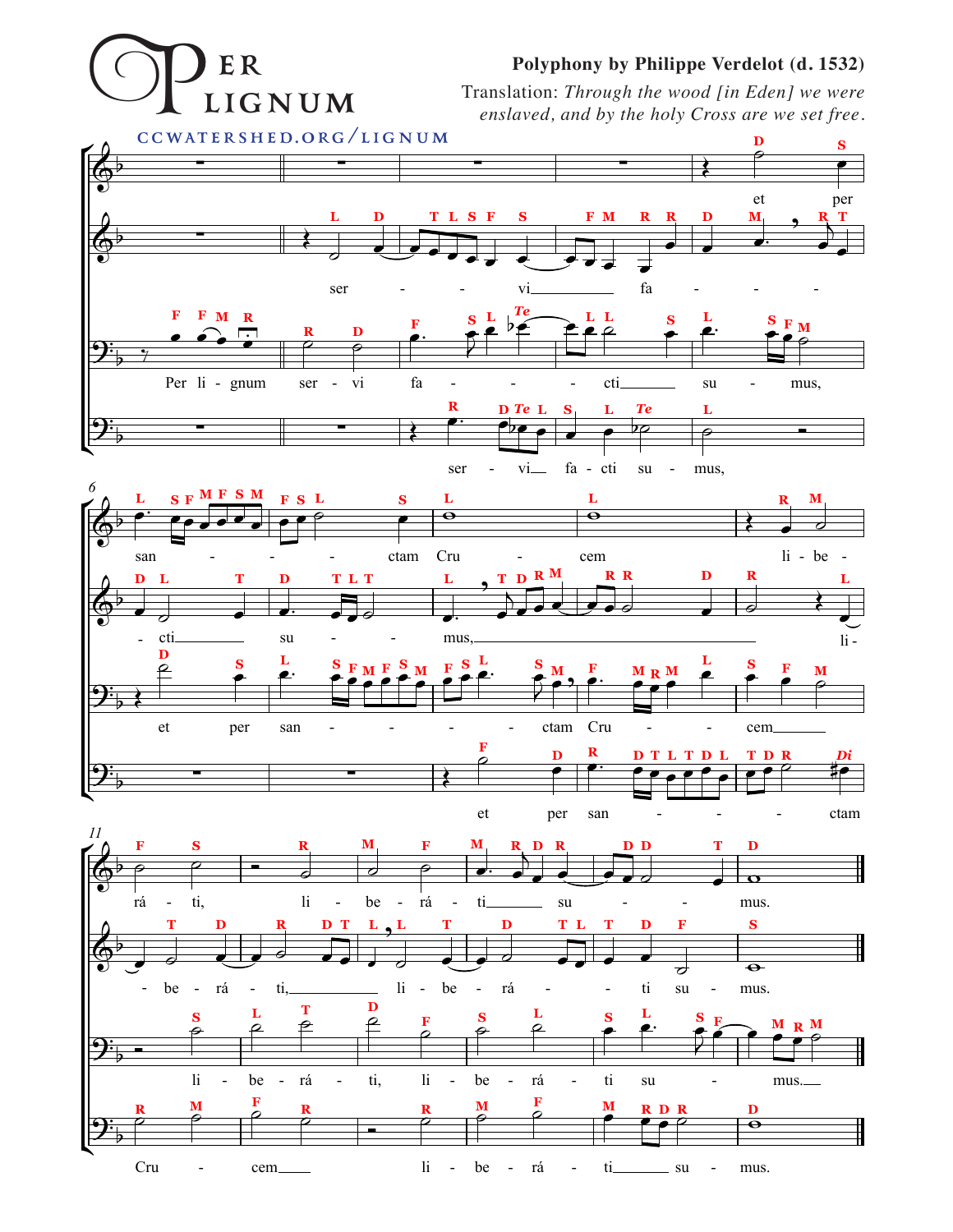## **CHRISTE SUPREME DOMINATOR ALME**

Hymn Tune as found in the 1903 Liber Usualis of André Mocquereau